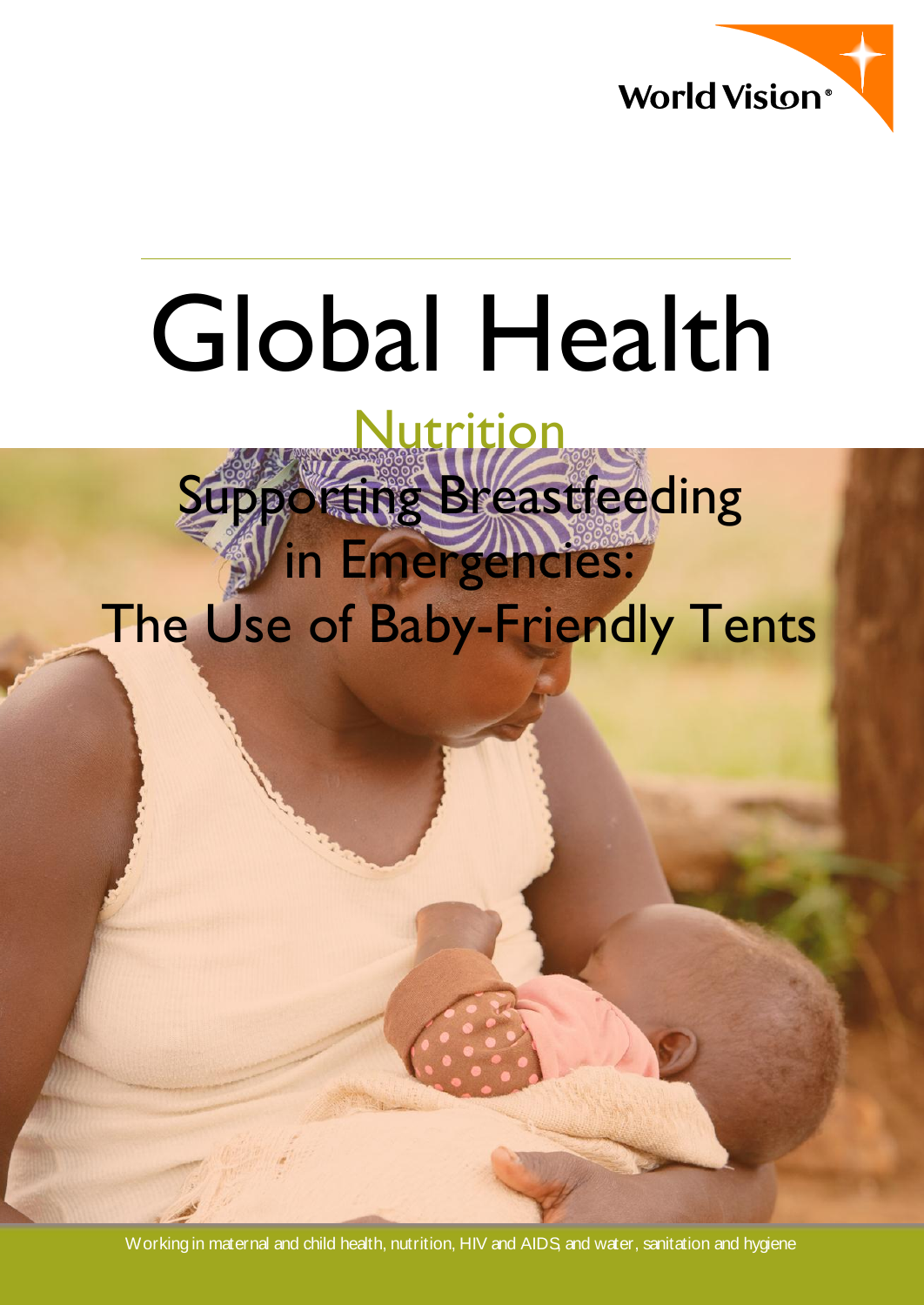The purpose of this document is to provide guidance to World Vision (WV) field staff on how to support infant and young child feeding (IYCF) in emergencies through the implementation of baby-friendly tents (BF tents). This document provides a description of BF tents and provides an overview of their general set-up and operation. This document is not a technical guide on the management of IYCF issues in emergencies. A WV nutrition/health technical advisor should be consulted to support the implementation of BF tents.

# **BACKGROUND**

The World Health Organisation (WHO) and United Nations Children's Fund (UNICEF) recommend that infants should initiate exclusive breastfeeding within one hour of birth and continue exclusively breastfeeding for the first six months of life. After this time, infants should continue breastfeeding to two years of age or beyond while also receiving age-appropriate, nutritious and hygienic complementary foods.

# **WHY ARE BABY-FRIENDLY TENTS NEEDED?**

Emergency situations can seriously threaten breastfeeding practices and consequently child nutrition, health and survival. Misconceptions of mothers, community members and those involved in the relief effort about the effects of trauma, stress and maternal malnutrition on breastmilk may reduce a mother's confidence in her ability to breastfeed. Though a woman's ability to produce breastmilk is not affected by a stressful situation, her body's capacity to 'let down' milk may be impaired by stress. The inability of the mother to 'let-down' may interfere with effective suckling and further reduce a mother's confidence. A lack of privacy in shelters or camp settings may restrict a mother's ability to comfortably breastfeed and heighten her stress level. As well, post-traumatic stress, illness, sexual violence, and severe depression, all potentially elevated during emergency settings, may cause women to reject their infants or the act of breastfeeding.

Time constraints may also be heightened during emergency settings and undermine breastfeeding. Women with infants who must travel long distances, queue in long lines for food, water and fuel rations and carry rations back to communities may be unable to travel with their infants. This interferes with on-demand and frequent feeding necessary for maintenance of breastmilk supply. These activities also restrict the time mothers can dedicate to appropriate breastfeeding and care of children. Lastly, the unregulated distribution of breast-milk substitutes (BMS)<sup>1</sup>, which includes powdered milk provided in food rations, may undermine women's efforts to breastfeed.

Mothers have the right to specialist support to reinforce and restore their confidence and capacity to breastfeed their child. Given the unique challenges and heightened risks in emergency situations, specific and extra efforts must be taken to ensure that breastfeeding is protected and promoted. Protection and support of non-breastfed infants and young children must also be provided. Baby-friendly spaces, sometimes referred to as tents or corners, are one strategy for addressing many of these challenges. This document briefly summarises what BF tents are and provides an overview of their general set-up and operation.

1

# **Common Concerns around IYCF**

*Many people may have heard that breastfeeding is difficult, especially in emergency situations. Some of these concerns are based on experience and some are deeply held but mistaken beliefs.* 

*Here are some important common concerns and the information to help address them:* 

# "Stress prevents mothers from producing milk."

*Stress does not prevent milk production but it may slow the release of milk from the breasts. This can result in babies being 'fussy' when breastfeeding. Mothers and aid workers may think that there is not enough breastmilk. Frequent breastfeeding will help the mother and baby to get over this and ensure the baby receives enough.* 

# "Malnourished mothers cannot breastfeed."

*Malnourished mothers can breastfeed. However they should be provided with extra food and fluids to rebuild their own nutrient stores and be encouraged to breastfeed the infant very frequently. Moderate malnutrition has little or no effect on milk production. Milk production is only likely to be reduced if a woman is severely malnourished; then the woman herself would need immediate feeding and extra food while continuing breastfeeding. "Feed the mother and let her feed the baby" is the key approach.*

#### "The mother thinks she is not producing enough milk to feed her baby."

*A mother produces enough milk to feed her baby if she breastfeeds frequently and for as long as the baby wants at each feed. Her breasts may seem soft and 'empty' but they are producing milk.* 

 $^{\rm 1}$  Breast-Milk Substitutes (BMS) – Any food being marketed or otherwise represented as a partial or total replacement for breastmilk, whether or not it is suitable for that purpose. This includes infant formula, other milk products, therapeutic milk and bottle-fed complementary foods marketed for children up to two years of age and complementary foods, juices and teas marketed for infants less than six months. Refer to World Vision International Policy Governing the Procurement and Use of Milk Products in Field Programmes. Revised, 2011.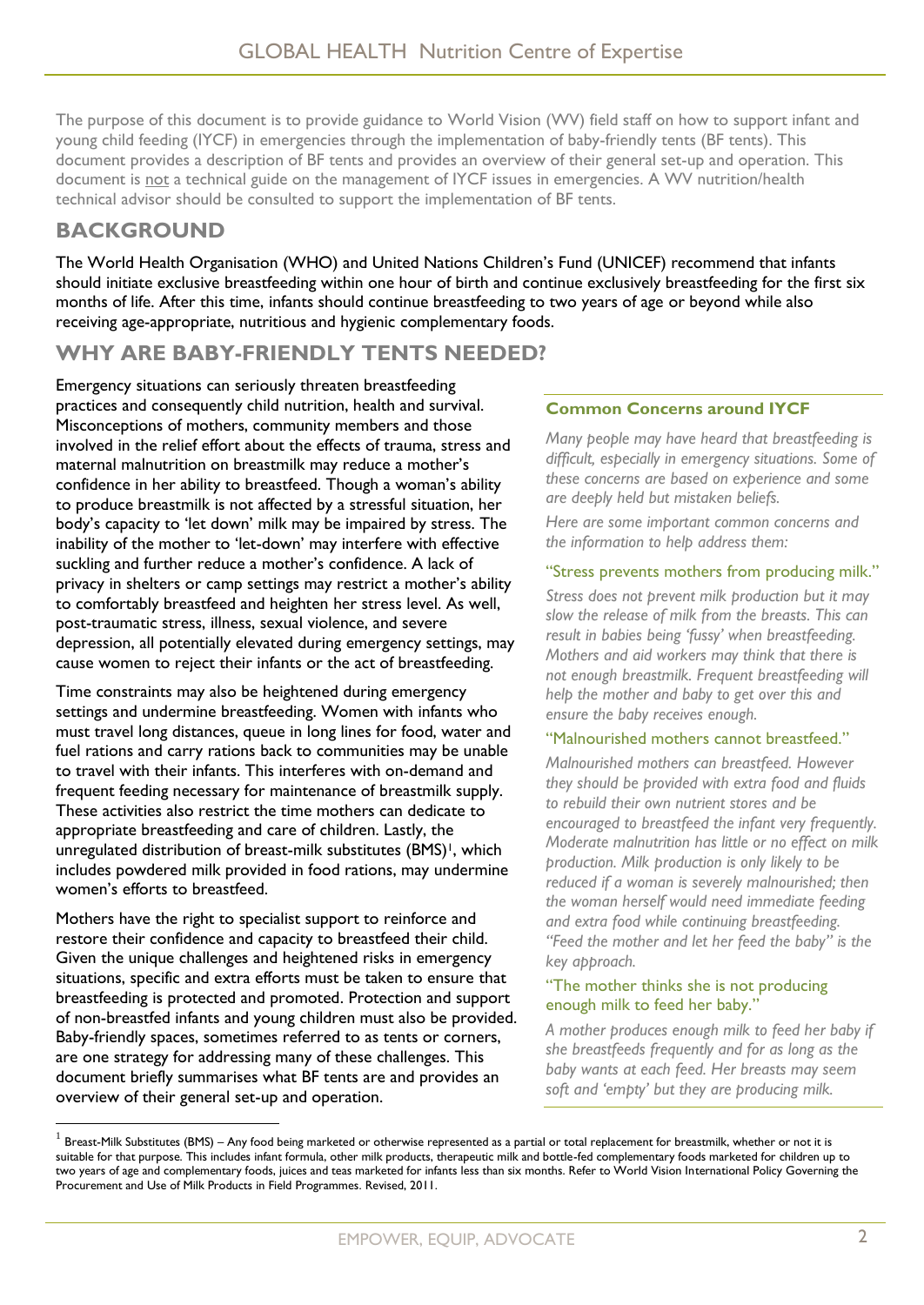# **WHAT ARE BABY-FRIENDLY TENTS?**

BF tents, also called baby-friendly corners, are safe, low-stress spaces where mothers can breastfeed, rest, eat and receive skilled counseling and targeted advice about breastfeeding and nutrition. It should be noted the term 'tents' is used for convenience as they may be stand-alone units, spaces within other existing structures, or simply specified areas in the camp setting, where women can come and breastfeed safely and comfortably. In cases where it is culturally necessary the spaces may also provide private areas for individual breastfeeding women. Mothers may attend the tents during the day and return to their homes or shelters at night.

It should be noted that the purpose of BF tents is not restricted solely to breastfeeding. The spaces may also jointly serve to provide information and training on appropriate complementary feeding, infant and newborn care or to provide therapeutic and/or supplementary feeding of malnourished children. BF tents have also been used as a regulated space to provide BMS to orphaned children and those identified as needing artificial feeding. Skilled assessment of the potential to breastfeed and available alternative sources to breastmilk is an important criterion in determining whether artificial feeding is indicated in individual infants (see Artificial Feeding of Infants section below for further guidance on use of BMS in BF tents).

# **ESTABLISHING BABY-FRIENDLY TENTS**

Because the interruption of breastfeeding can lead to the rapid deterioration of an infant's health, adequate and professional support to overcome feeding challenges should be provided in the immediate aftermath of an emergency. **Interventions to protect and promote optimal infant and young child feeding**, including the use of Baby-friendly spaces where appropriate, **should be a standard activity and form part of WV's early emergency response.** The following guidance notes for establishing and operating baby-friendly tents are based on the Infant Feeding in Emergencies (IFE) Core Group modules, the Inter-Agency Standing Committee (IASC) Nutrition Cluster Harmonised Training Package and the UNICEF Emergency Field Handbook (see Resource section). These guidance notes aim to help meet the IYCF Sphere Standards (2011).

# **Objectives of Baby-Friendly Tents**

The overall objective of a BF tent is to prevent morbidity and mortality of infants associated with poor IYCF practices.

Additional objectives include:

- i. To prevent a rise of inappropriate IYCF practices in emergency settings
- ii. To improve infant and young child feeding practices in the affected population
- iii. To provide professional support for breastfeeding women to address breastfeeding problems
- iv. To prevent or reduce the inappropriate use of BMS

# **Key Considerations for Set-Up and Operation**

- 1. Identify a space where mothers can gather to rest and recuperate. This may be a stand-alone structure (such as a tent) or a space within another site (such as a corner). In planning a 'safe space', investigate whether other sectors have similar initiatives that could be complemented by integrating an infant and young child feeding component. For example, a nutrition component could be added to the protection and psychosocial support offered in child-centred spaces that provide safe, physical spaces for children affected by emergencies.
- 2. Determine an appropriate size for the space, based on the estimated number of mothers in the area. If the area affected by the emergency situation is large, estimate the total number of sites needed so that women need to walk only a minimum distance to reach a site.
- 3. Make sure the location of the space is safe and in a quiet area away from excess outside noise and smells, such as those found near markets, garbage dumps and main roads.
- 4. Based on context and available resources, decide whether the construction of a physical structure, with walls and/or roof for example, is necessary, appropriate and feasible. In areas where it is culturally necessary, individual private spaces, whether as partitioned spaces within a tent or individual small tents, may be needed.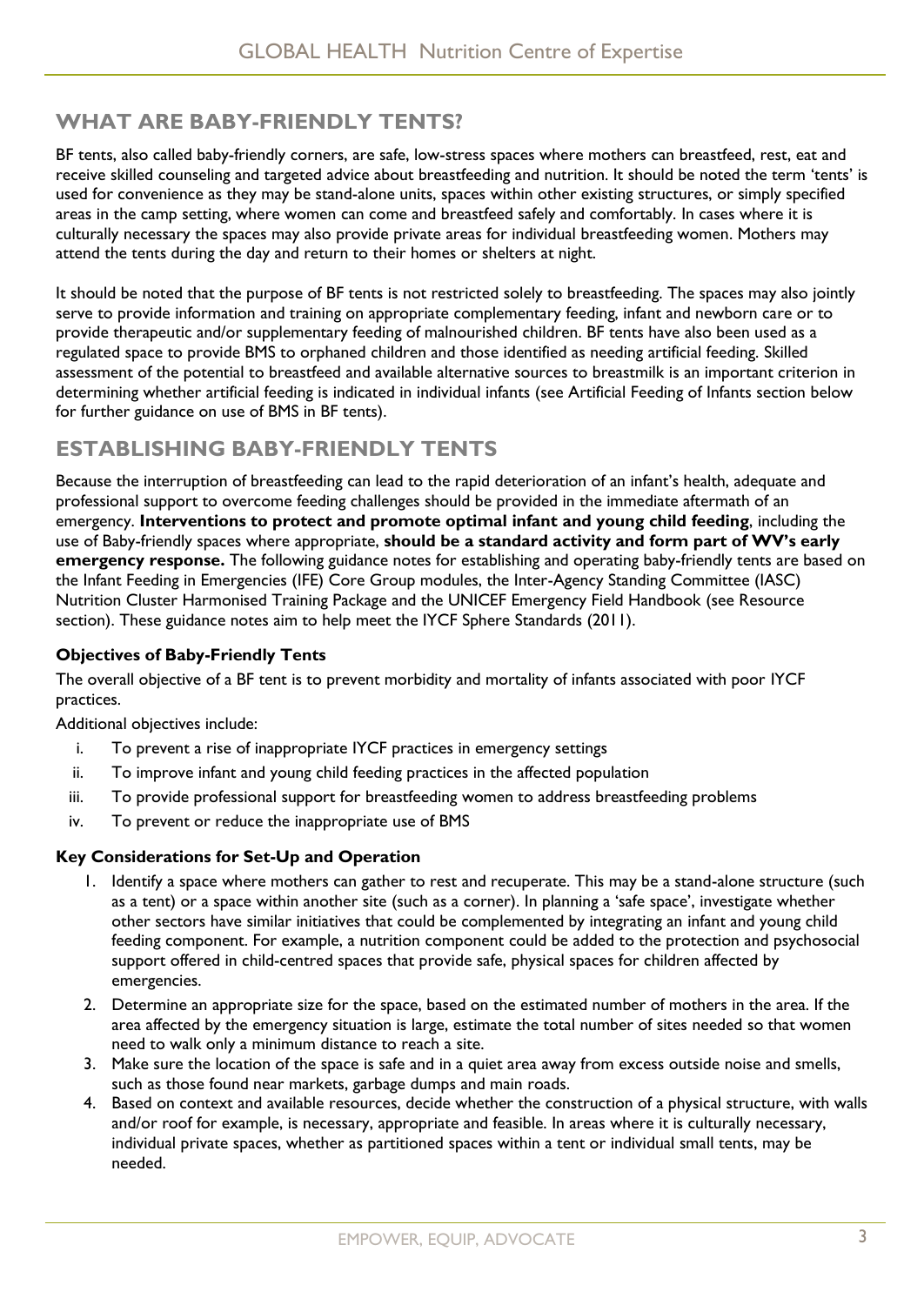- 5. Ensure the space is comfortable for breastfeeding. Provide mats or chairs for women who are breastfeeding. If women are sitting on floor mats, then it may be necessary to provide mothers with a pillow or other item so they can rest their backs to make breastfeeding more comfortable. A pillow or rolled-up cloth is also useful to help the mother hold the baby at a comfortable level while breastfeeding.
- 6. Make sure the mothers have easy access to water and food while at the space. In settings where maternal malnutrition and dehydration are high, supplemental feeding of breastfeeding women at the space may be indicated as an additional integrated service (see page 5'). Ideally latrines and hand washing stations would be easily accessible to the tents or part of the tents themselves.
- 7. Inform mothers and caregivers that the space is available for them.
- 8. Arrange for health workers, members of the community or others trained in breastfeeding counselling to support mothers within the space. Given that mothers will likely be accompanied by older children, it may be useful to have toys and other interactive items available for their use. Health workers may be also trained to support women in appropriate interaction and play with children to promote proper development and help children cope with the trauma associated with emergencies.
- 9. Screen new arrivals to identify and refer any mothers or infants with severe malnutrition and/or feeding problems for immediate assistance.
- 10. Establish and foster mother-to-mother support, if culturally appropriate.

11. When artificial feeding is occurring at a baby-friendly site, ensure that support for artificial feeding is provided in an area of the tent that is separate and distinct from the area where support for breastfeeding is provided, to reduce the risk of spill-over of BMS to breastfeeding women. If there are a significant number of cases requiring artificial feeding support, WV should consider providing in-kind support to breastfeeding mothers, so as to ensure there is no perceived advantage to artificial feeding. This could include additional food rations or vouchers.

12. Special attention should be given to newly responsible caregivers (of orphaned children, for example), and special arrangements with supervision made for women who might be building up their breastmilk supply using both artificial feeding and breastfeeding during the relactation process.

# **BABY-FRIENDLY TENTS IN EMERGENCIES**

*Bosnia:* In Albanian refugee camps in the 1990s, Baby Washing Tents established by Action Against Hunger became ad hoc breastfeeding centres. The tents were staffed with health care workers. Women would come not only to bathe their infants but to breastfeed and to seek advice and assistance with breastfeeding.

*Tanzania:* In 1998, breastfeeding corners were established near maternal centres in Hutu refugee camps. The tents provided lactation support to all women soon after birth. The spaces, built of poles and plastic sheeting, had straw mats on the ground for sitting, necessary equipment, including cups, basins for bathing, and weighing scales, and specially trained breastfeeding corner assistants who provided support and collaborated closely with community workers and the feeding programme staff to support breastfeeding.

*Haiti***:** After the earthquake in 2010, UNICEF assisted in establishing 107 baby tents which provided services to over 23,000 mothers and their infants. In addition to providing breastfeeding support, women receive information on complementary feeding, hygiene and nutrition. The tents also provided care for almost 3,000 infants who required artificial feeding with breast-milk substitutes.

EMPOWER, EQUIP, ADVOCATE 4

*Breastfeeding counselling*

*involves practical, technical 'knowhow' as much as strong communication skills. Listening to mothers, reinforcing their confidence and encouraging them, rather than 'telling' them what to do, is an essential component. A skilled breastfeeding counsellor can provide assistance to breastfeeding women to ensure that the fundamentals of good breastfeeding are in place and to resolve common difficulties. Mothers are greatly helped to breastfeed and care for their infants if someone calm and friendly listens to them, and builds their confidence with reassurance and correct information. Breastfeeding counsellors may be health professionals, community health workers or peer counsellors (such as mothers and grandmothers) who have undertaken relevant training.*

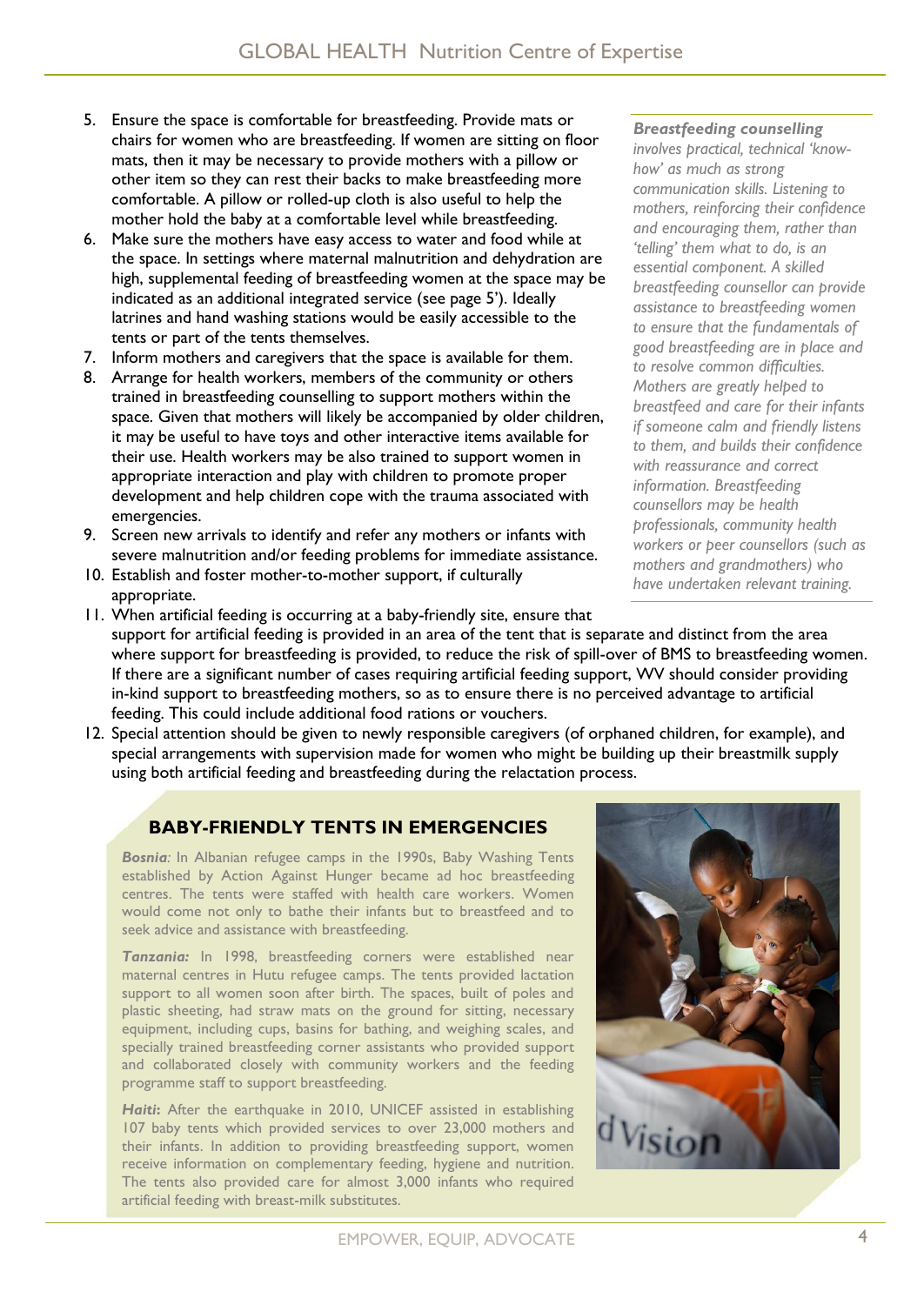# **PROVIDING ADDITIONAL SERVICES THROUGH BABY-FRIENDLY TENTS**

In many instances, other services may be offered through the BF tents including nutrition support of breastfeeding women, support for relactation, care and feeding of orphaned children or those for whom artificial feeding is indicated. Below are some general recommendations for these situations – **seek the advice of a WV Nutrition advisor for such situations**. The tents can be used as sites to screen for acute malnutrition. Refer to the World Vision Measuring and Promoting Child Growth Tool – a link is provided in the Resources section of this brief.

# **Supporting the nutrition of breastfeeding mothers**

It is important that lactating women receive an adequate diet – both in terms of the quantity and quality of food. Additional food rations and micronutrient supplements are recommended for pregnant and lactating women in emergency situations (see Resource section below). In addition, fluid intake is a particular concern with populations on the move, in severe drought conditions and during natural disasters that contaminate water. Dehydration may interfere with breastmilk production.

The following actions can be carried out at breastfeeding tents to ensure that breastfeeding women have safe access to sufficient food and water:

- 1. Support the nutrition and hydration of breastfeeding women by ensuring that drinking water and food rations are available in the baby-friendly space and provide drinking water wherever women must wait in line a long time or in the sun.
- 2. Ensure that drinking water is freely available to breastfeeding mothers and assist in the provision of an extra litre of water a day in situations where drinking water supplies are severely restricted.
- 3. BF tents can assist with registration of newborns (in a camp situation) so that the family receives an additional ration that the lactating mother should use.
- 4. If the BF tent is providing rations for home preparation, ensure the rations provide a sufficient amount to support the household and the lactating women. A lactating woman may require 1,000–1,200 kcal per day in addition to the standard household ration.

*Many lives are saved when conditions are created that protect breastfeeding, especially exclusive breastfeeding, by avoiding interruption due to personal stress or use of breast-milk substitutes, and by providing safe areas for stress reduction and personal assistance to mothers who need it. This means that it is necessary to create a safe haven, or protected area, and to provide support for mothers to ensure that they receive required additional rations for themselves. It is essential to help mothers to continue to provide exclusive breastfeeding for the first six months…and to continue breastfeeding supported by high-quality complementary foods until the child is two years and beyond. Given the stress of emergencies and its potential to temporarily disrupt milk flow, breastfeeding support and counselling is necessary from the earliest days of an emergency.* 



*UNICEF, Emergency Fieldbook: A Guide for Field Staff*

*Breastfeeding corners or tents are set up in order to provide adequate support to breastfeeding mothers. In emergency settings, women would arrive at camps exhausted, not having eaten properly for many days, as they trek through difficult terrain. Often they are very traumatised and may exhibit a 'no breast milk' syndrome… providing them some secluded space where breastfeeding support is provided offers that edge of comfort and usually relactation rates are very high. UNICEF representative, Kenya*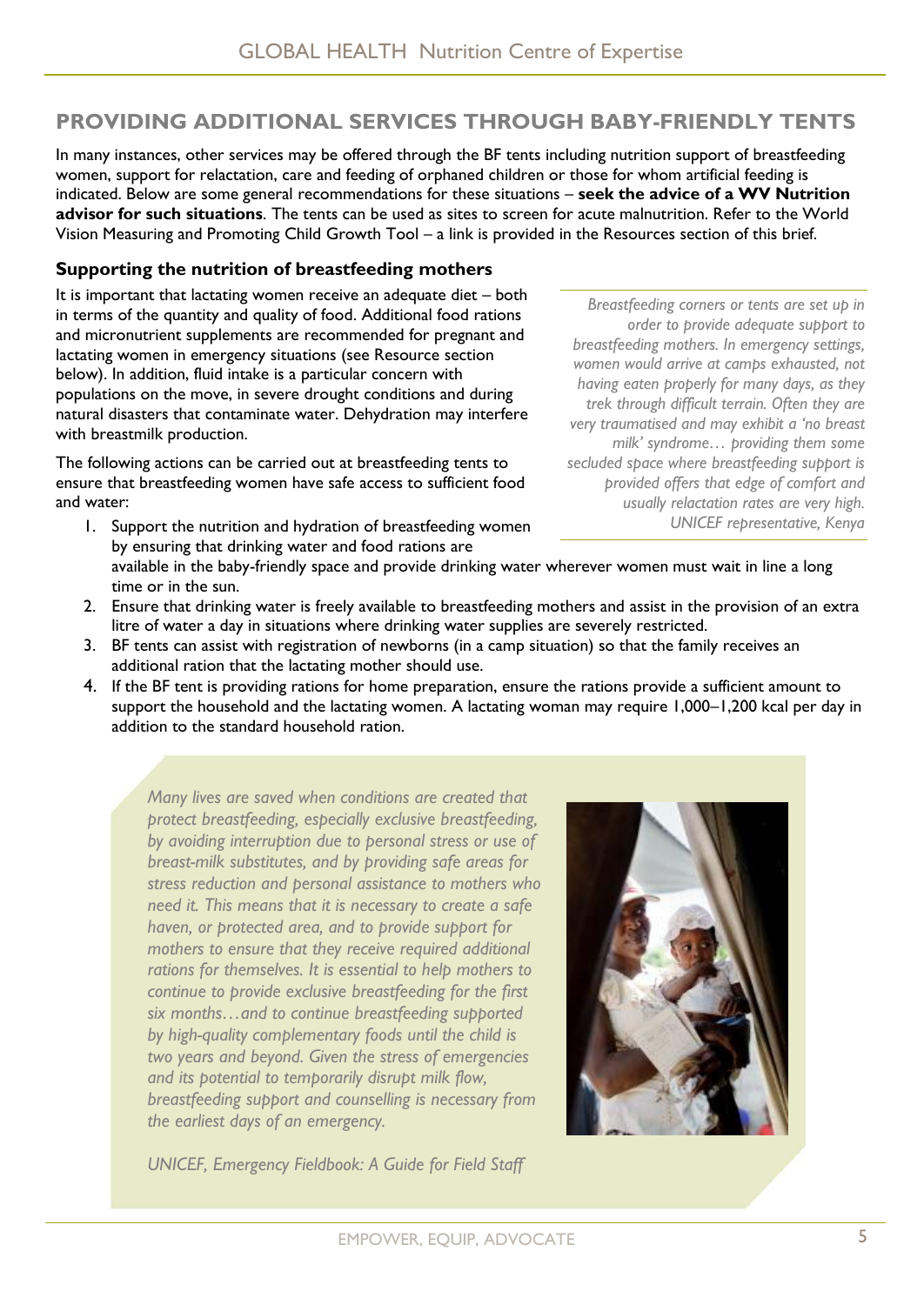# **Supporting Relactation**

Women who have breastfed in the past or whose breast milk production has diminished can breastfeed again. It can be easier for a mother to relactate when an infant is less than six months old, but previously breastfed infants as old as 12 months can also begin breastfeeding again. The most important conditions for relactation are the mother's motivation, stimulation of the breasts from frequent suckling of the infant and support for the mother.

- 1. Identify women who need to or would like to relactate. A seriously ill or severely undernourished woman should get appropriate treatment first; relactation can be started once her condition improves.
- 2. Designate an area where women can receive assistance in relactation and provide a lower-stress area that will be beneficial to breastfeeding in general (such as a BF tent).
- 3. Provide a safe and comfortable environment including adequate nutrition and sufficient fluids.
- 4. Make sure that women have access to skilled assistance and equipment.

# **Artificial Feeding of Infants**

In certain situations, some infants will require BMS either temporarily or for a long-term period. Special care must be taken in the acquisition, distribution and use of BMS so that breastfeeding practices in the general population are protected, promoted and supported. Regular monitoring must be undertaken to ensure that support for artificial feeding does not undermine breastfeeding.

Conditions for temporary or long-term use of BMS include absent or dead mother, very ill mother, relactating mother, HIV-positive mother who has chosen not to breastfeed, infant rejected by mother, infant artificially fed prior to the emergency and mother unable or unwilling to relactate, and rape victim not wishing to breastfeed.

Assessment of whether a woman qualifies for BMS feeding should be carried out by qualified health and/or nutrition personnel who have training in IYCF. Care should be taken that no stigma is attached to these women choosing to use BMS. Distribution of infant formula to an individual caregiver should always be linked to education, one-to-one demonstrations and practical training about safe preparation, and to follow-up at the distribution site and at home by skilled health workers. Distribution of essential needs to support safe artificial feeding may also be necessary; for example safe water, fuel and cooking equipment. Follow-ups should include regular monitoring of infant weight at the time of distribution (no less than twice a month). It is recommended that support for artificial feeding occur in an area that is distinct from where breastfeeding support is being provided to safeguard against the risk of spill over. **Refer to** *World Vision International Policy Governing the Procurement and Use of Milk Products in Field Programmes, 2011* **for detailed guidance on use of BMS.**

# **Nutrition Education**

It may be appropriate to use the BF tent space to provide nutrition education to address common misconceptions and poor practices that exist regarding infant and young child feeding in a population (see page 2 sidebar for some examples). It is important to identify the key decision-makers and those who have influence regarding infant feeding decisions and include these individuals in education sessions (for example, grandmothers and fathers).

# **Breastfeeding Counselling in the Context of HIV**

Mothers of unknown or negative HIV status should be supported to breastfeed as per general IYCF recommendations for the population. HIV-infected mothers need extra support regarding infant feeding. Normally, this support should be provided through government health systems and by staff specifically trained in HIV counselling. However, in the event that these systems are not functioning in an emergency, there may be a need to support HIV-infected mothers in BF tents. For HIV-infected mothers, combining anti-retroviral (ARV) interventions with breastfeeding can significantly reduce post-natal HIV transmission. Given the heightened risks of artificial feeding in an emergency, breastfeeding offers the greater likelihood of survival for infants born to HIV-infected mothers in an emergency and for survival of HIV-infected infants, including where ARVs are not yet available. Infant feeding counselling for HIV-infected mothers should be done in close collaboration with HIV services. It is essential that staff have knowledge of and are able to refer women to appropriate HIV services if needed. Urgent assistance is needed for infants already established on replacement feeding. **Refer to** *World Vision Nutrition Guidelines on Infant Feeding in the Context of HIV, 2011***.**

*See* Infant Feeding in Emergencies, Module 2 for health and nutrition workers in emergency situations *for step-by-step guidance on relactation*.